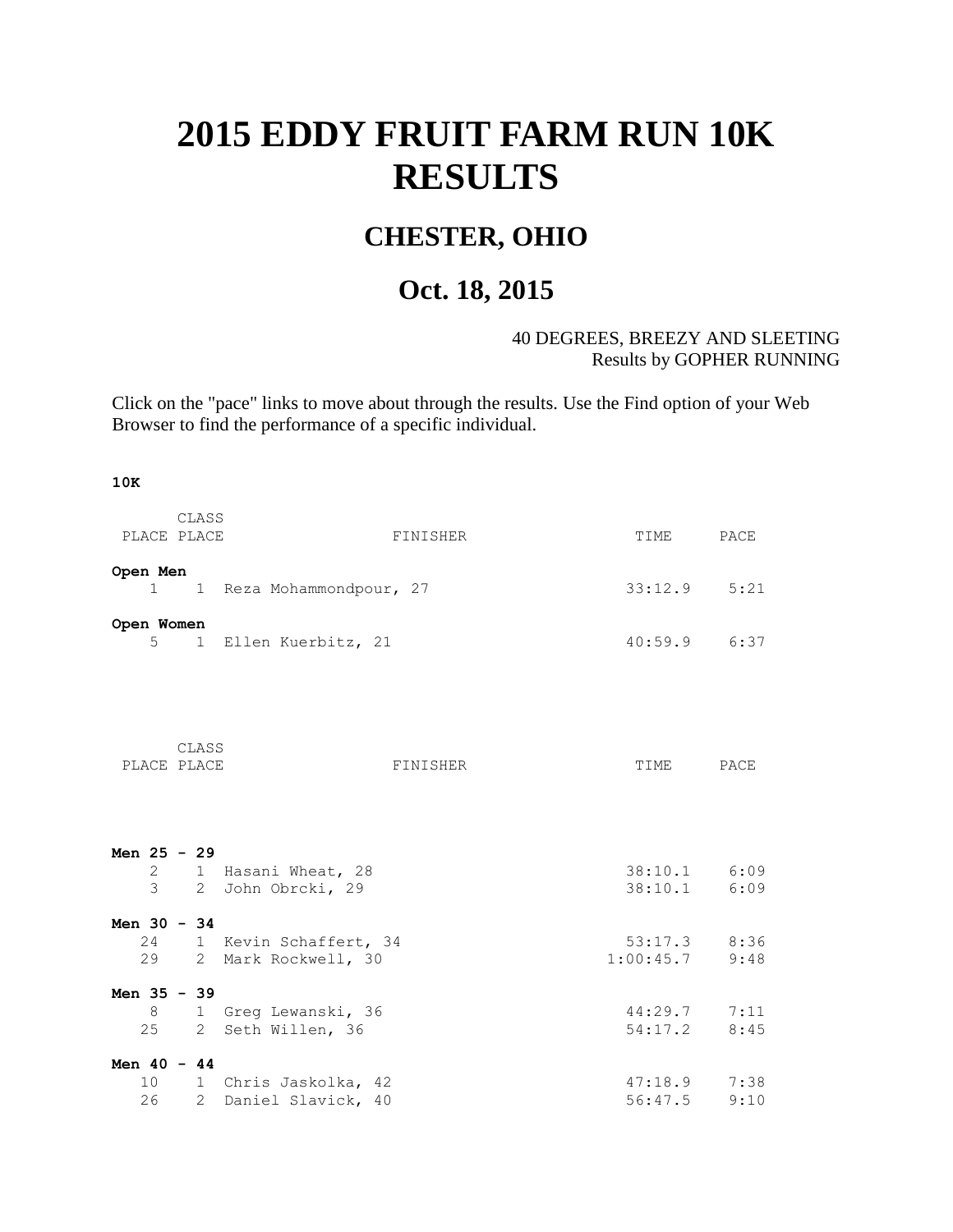| Men 50 - 54     | 13          |   |       | 1 Anthony Cannata, 52                              | 49:51.7 8:03                                                             |                |
|-----------------|-------------|---|-------|----------------------------------------------------|--------------------------------------------------------------------------|----------------|
| Men 55 - 59     |             |   |       |                                                    |                                                                          |                |
|                 | 21          |   |       | 1 Bert Brown, 58                                   | $52:34.2$ 8:29                                                           |                |
|                 |             |   |       | 34 2 Thom Wright, 56                               | $1:07:04.9$ $10:49$                                                      |                |
| Men 60 & Up     |             |   |       |                                                    |                                                                          |                |
|                 |             |   |       | 32 1 Charlie Wentz, 67                             | $\begin{array}{cccc} 1:03:43.1 & 10:17 \\ 1:07:08.4 & 10:50 \end{array}$ |                |
|                 | 36          |   |       | 2 Kevin Yi, 64                                     |                                                                          |                |
|                 |             |   | CLASS |                                                    |                                                                          |                |
|                 | PLACE PLACE |   |       | FINISHER                                           | TIME                                                                     | PACE           |
|                 |             |   |       |                                                    |                                                                          |                |
| Women $20 - 24$ |             |   |       |                                                    |                                                                          |                |
|                 | 15<br>27    |   |       | 1 Lindsey Mathews, 21<br>2 Sage Wen, 23            | $50:52.0$ 8:12<br>$56:51.7$ 9:10                                         |                |
|                 |             |   |       |                                                    |                                                                          |                |
| Women $25 - 29$ |             |   |       |                                                    | $44:07.3$ 7:07                                                           |                |
|                 | 7           | 9 |       | 1 Chamois Williams, 26<br>2 Whitney Airgood, 29    | 44:58.1                                                                  | 7:15           |
|                 |             |   |       |                                                    |                                                                          |                |
| Women $30 - 34$ |             |   |       |                                                    |                                                                          |                |
|                 | 18          |   |       | 16 1 Sarah Tirabasso, 32<br>2 Courtney Kiffner, 30 | $50:55.7$ 8:13<br>$51:34.7$ 8:19                                         |                |
|                 |             |   |       |                                                    |                                                                          |                |
| Women 35 - 39   |             |   |       |                                                    |                                                                          |                |
|                 | 11          |   |       | 1 Patsy Lombardo, 37                               | 48:11.2 7:46                                                             |                |
|                 | 12          |   |       | 2 Chelsea Schaffert, 38                            | 49:26.0                                                                  | 7:58           |
| Women $40 - 44$ |             |   |       |                                                    |                                                                          |                |
|                 | 19          |   |       | 1 Heather Baker, 40                                | 52:02.8 8:24                                                             |                |
|                 | 28          |   |       | 2 Stephanie Duca, 40                               | 59:39.7 9:37                                                             |                |
| Women $45 - 49$ |             |   |       |                                                    |                                                                          |                |
|                 |             |   |       | 14 1 Nikki Flemming, 46                            | $50:09.6$ 8:05                                                           |                |
|                 |             |   |       | 17 2 Jen Tramer, 49                                |                                                                          | $50:59.7$ 8:13 |
| Women $50 - 54$ |             |   |       |                                                    |                                                                          |                |
|                 | 23          |   |       | 1 Carol Moskowitz, 54                              | $52:52.8$ 8:32                                                           |                |
| Women 55 - 59   |             |   |       |                                                    |                                                                          |                |
|                 | 31          |   |       | 1 Loretta Summers, 58                              | $1:02:26.7$ 10:04<br>1:07:08.0                                           |                |
|                 | 35          |   |       | 2 Dolores Kern, 56                                 |                                                                          | 10:50          |
| Women 60 & Up   |             |   |       |                                                    |                                                                          |                |
|                 | 37          |   |       | 1 Sue Averill, 63                                  | 1:10:47.4                                                                | 11:25          |

**10K**

CLASS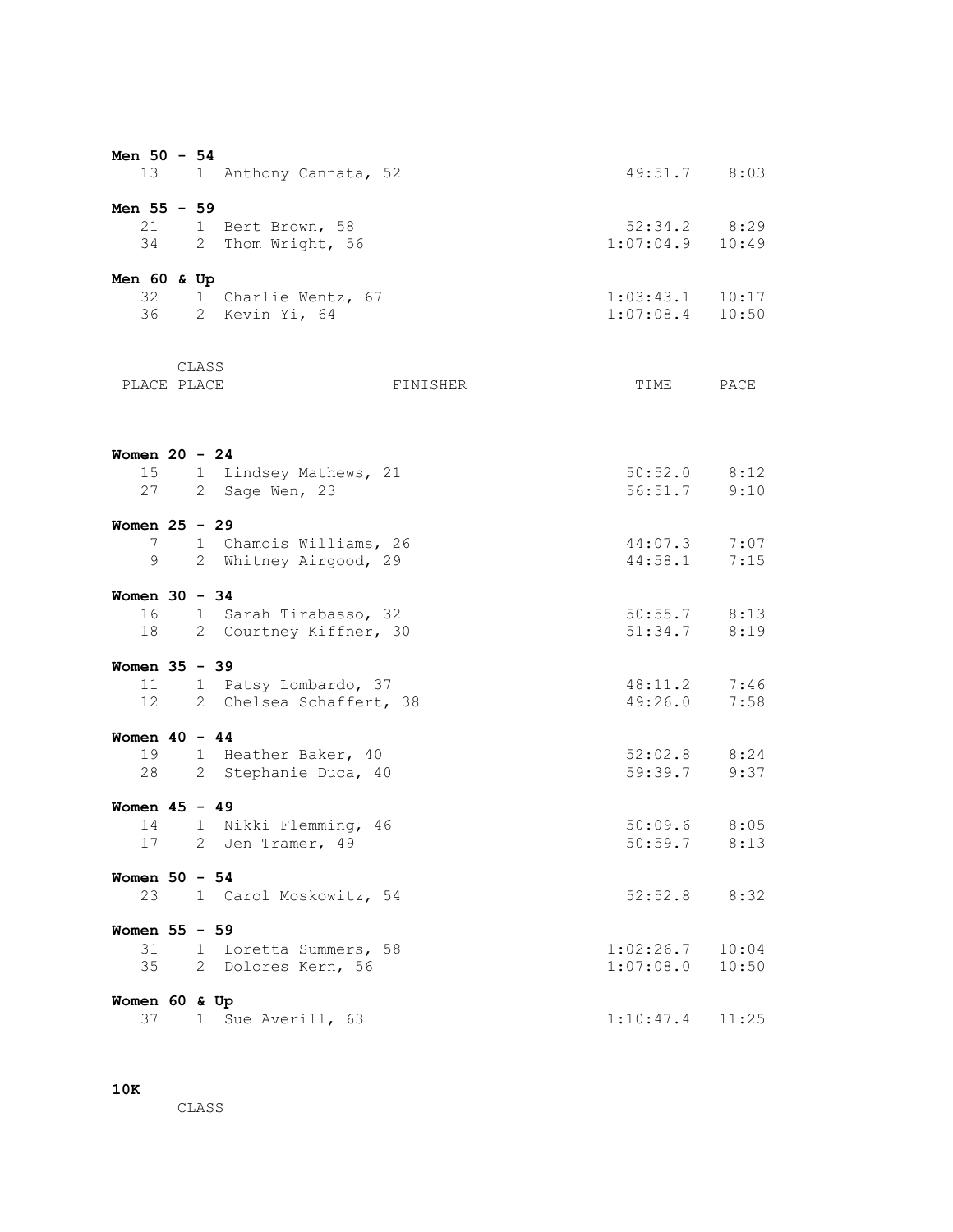<span id="page-2-2"></span><span id="page-2-1"></span><span id="page-2-0"></span>

| PLACE PLACE                                                   |                | FINISHER                                                      | TIME               | PACE         |  |  |
|---------------------------------------------------------------|----------------|---------------------------------------------------------------|--------------------|--------------|--|--|
|                                                               |                |                                                               |                    |              |  |  |
|                                                               |                |                                                               |                    |              |  |  |
| 10K                                                           |                |                                                               |                    |              |  |  |
| $\mathbf{1}$                                                  |                | Reza Mohammondpour, 27                                        | 33:12.9            | 5:21         |  |  |
|                                                               |                | Pace: 6:00   7:00   8:00   9:00   10:00   11:00   12:00   Top |                    |              |  |  |
|                                                               |                |                                                               |                    |              |  |  |
| $\overline{c}$<br>$\mathfrak{Z}$                              | $\overline{2}$ | 1 Hasani Wheat, 28<br>John Obrcki, 29                         | 38:10.1<br>38:10.1 | 6:09<br>6:09 |  |  |
|                                                               | $\mathcal{E}$  |                                                               |                    |              |  |  |
| $\overline{4}$                                                |                | Johnathan Willliams, 28                                       | 40:06.2            | 6:28         |  |  |
| 5                                                             |                | Ellen Kuerbitz, 21*                                           | 40:59.9            | 6:37         |  |  |
|                                                               |                | Pace: 6:00   7:00   8:00   9:00   10:00   11:00   12:00       |                    | Top          |  |  |
| 6                                                             | 4              | Jerrell Harvey, 26                                            | 43:31.3            | 7:01         |  |  |
| 7                                                             | 1              | Chamois Williams, 26*                                         | 44:07.3            | 7:07         |  |  |
| $\,8\,$                                                       | 1              | Greg Lewanski, 36                                             | 44:29.7            | 7:11         |  |  |
| $\overline{9}$                                                | $\overline{2}$ | Whitney Airgood, 29*                                          | 44:58.1            | 7:15         |  |  |
| 10                                                            | $\mathbf{1}$   | Chris Jaskolka, 42                                            | 47:18.9            | 7:38         |  |  |
| 11                                                            | 1              | Patsy Lombardo, 37*                                           | 48:11.2            | 7:46         |  |  |
| 12                                                            | $\mathbf{2}$   | Chelsea Schaffert, 38*                                        | 49:26.0            | 7:58         |  |  |
|                                                               |                |                                                               |                    |              |  |  |
|                                                               |                | Pace: 6:00   7:00   8:00   9:00   10:00   11:00   12:00   Top |                    |              |  |  |
| 13                                                            | 1              | Anthony Cannata, 52                                           | 49:51.7            | 8:03         |  |  |
| 14                                                            | $\mathbf{1}$   | Nikki Flemming, 46*                                           | 50:09.6            | 8:05         |  |  |
| 15                                                            | $\mathbf{1}$   | Lindsey Mathews, 21*                                          | 50:52.0            | 8:12         |  |  |
| 16                                                            | $\mathbf{1}$   | Sarah Tirabasso, 32*                                          | 50:55.7            | 8:13         |  |  |
| 17                                                            | $\overline{2}$ | Jen Tramer, 49*                                               | 50:59.7            | 8:13         |  |  |
| 18                                                            | $\mathbf{2}$   | Courtney Kiffner, 30*                                         | 51:34.7            | 8:19         |  |  |
| 19                                                            | $\mathbf{1}$   | Heather Baker, 40*                                            | 52:02.8            | 8:24         |  |  |
| 20                                                            | 3              | Anne Lewanski, 35*                                            | 52:25.8            | 8:27         |  |  |
| 21                                                            | $\mathbf{1}$   | Bert Brown, 58                                                | 52:34.2            | 8:29         |  |  |
| 22                                                            | 3 <sup>7</sup> | Anna Conboy, 26*                                              | 52:43.7            | 8:30         |  |  |
| 23                                                            | 1              | Carol Moskowitz, 54*                                          | 52:52.8            | 8:32         |  |  |
| 24                                                            | $1 \quad$      | Kevin Schaffert, 34                                           | 53:17.3            | 8:36         |  |  |
| 25                                                            | $\mathbf{2}$   | Seth Willen, 36                                               | 54:17.2            | 8:45         |  |  |
|                                                               |                |                                                               |                    |              |  |  |
| Pace: 6:00   7:00   8:00   9:00   10:00   11:00   12:00   Top |                |                                                               |                    |              |  |  |
| 26                                                            | $\mathbf{2}$   | Daniel Slavick, 40                                            | 56:47.5            | 9:10         |  |  |
| 27                                                            | $\mathbf{2}$   | Sage Wen, 23*                                                 | 56:51.7            | 9:10         |  |  |
| 28                                                            | $\mathbf{2}$   | Stephanie Duca, 40*                                           | 59:39.7            | 9:37         |  |  |
| 29                                                            | $\overline{2}$ | Mark Rockwell, 30                                             | 1:00:45.7          | 9:48         |  |  |
| 30                                                            | 4              | Dana Mandel, 29*                                              | 1:00:46.7          | 9:48         |  |  |
|                                                               |                | Pace: 6:00   7:00   8:00   9:00   10:00   11:00   12:00       |                    | Top          |  |  |
| 31                                                            | $\mathbf{1}$   | Loretta Summers, 58*                                          | 1:02:26.7          | 10:04        |  |  |
| 32                                                            | $\mathbf{1}$   | Charlie Wentz, 67                                             | 1:03:43.1          | 10:17        |  |  |
| 33                                                            | 3              | Shaina Rood, 30*                                              | 1:06:00.6          | 10:39        |  |  |
| 34                                                            | $\mathbf{2}$   | Thom Wright, 56                                               | 1:07:04.9          | 10:49        |  |  |
| 35                                                            | $\overline{2}$ | Dolores Kern, 56*                                             | 1:07:08.0          | 10:50        |  |  |
| 36                                                            | $\overline{2}$ | Kevin Yi, 64                                                  | 1:07:08.4          | 10:50        |  |  |
|                                                               |                |                                                               |                    |              |  |  |

<span id="page-2-5"></span><span id="page-2-4"></span><span id="page-2-3"></span>Pace:  $\underline{6:00}$  | [7:00](#page-2-1) | [8:00](#page-2-2) | [9:00](#page-2-3) | [10:00](#page-2-4) | [11:00](#page-2-5) | [12:00](#page-3-0) | Top